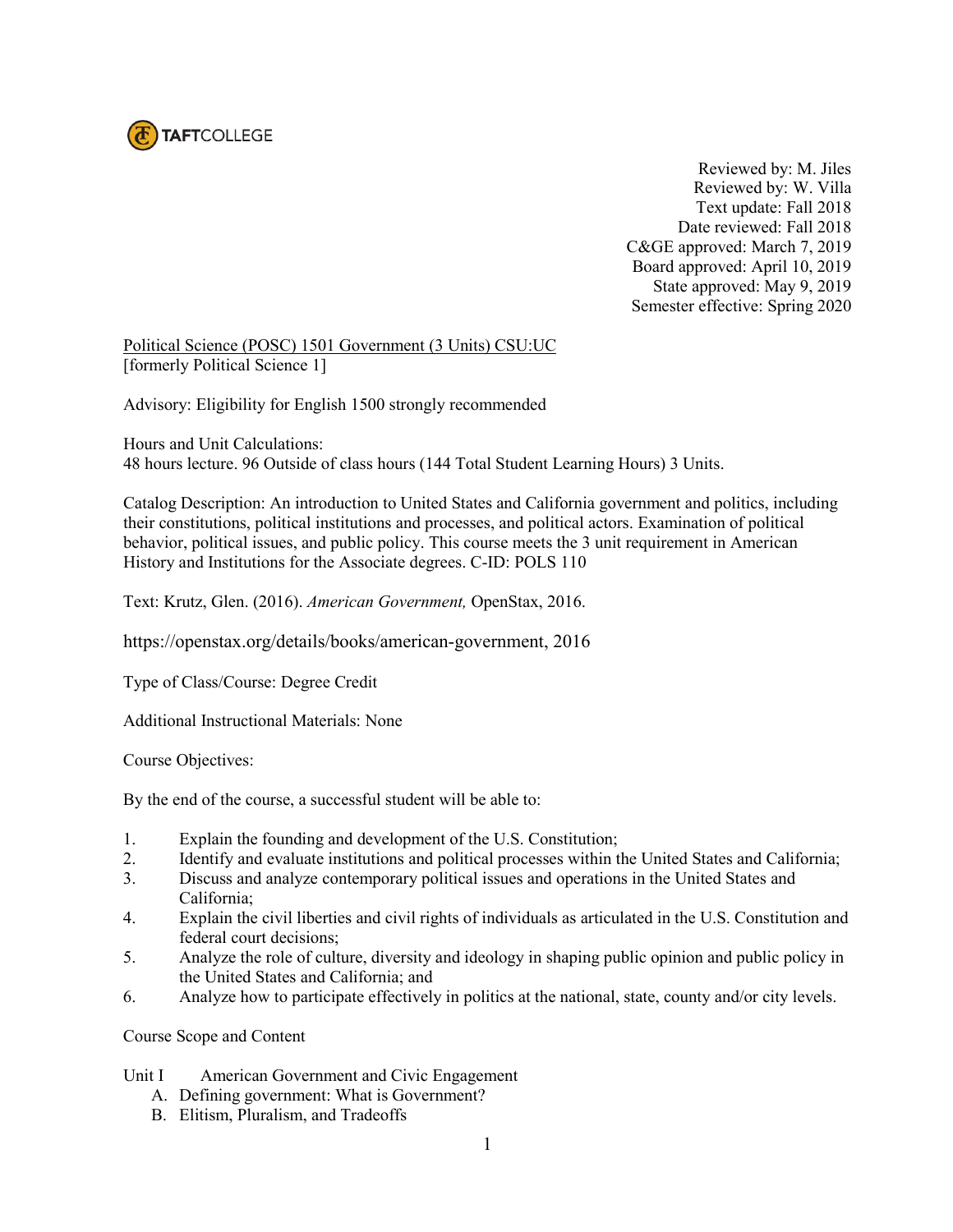C. Engagement in a Democracy

# Unit II The Constitution and Its Origins

- A. Pre-Revolutionary Period and the Roots of the American Political Tradition
- B. Articles of Confederation
- C. Development of the Constitution
- D. Ratification of the Constitution
- E. Constitutional Change

# Unit III American Federalism

- A. Division of Powers
- B. Evolution of American Federalism
- C. Intergovernmental Relationships
- D. Competitive Federalism Today
- E. Advantages and Disadvantages of Federalism

### Unit IV Civil Liberties

- A. Civil Liberties
- B. Securing Basic Freedoms
- C. Interpreting the Bill of Rights

### Unit V Civil Rights

- A. What Are Civil Rights and How Do We Identify Them?
- B. The African American Struggle for Equality
- C. The Fight for Women's Rights
- D. Civil Rights for Indigenous Groups
- E. Equal Protection for Other Groups

#### Unit VI The Politics of Public Opinion

- A. Nature of Public Opinion
- B. How Is Public Opinion Measured?
- C. What Does the Public Think?
- D. The Effects of Public Opinion

# Unit VII Voting and Elections

- A. Voter Registration
- B. Voter Turnout
- C. Elections
- D. Campaigns and Voting
- E. Direct Democracy

# Unit VIII The Media

- A. What Is the Media?
- B. The Evolution of the Media
- C. Regulating the Media
- D. The Impact of the Media

### Unit IX Political Parties

- A. What Are Parties and How Did They Form?
- B. The Two-Party System
- C. The Shape of Modern Political Parties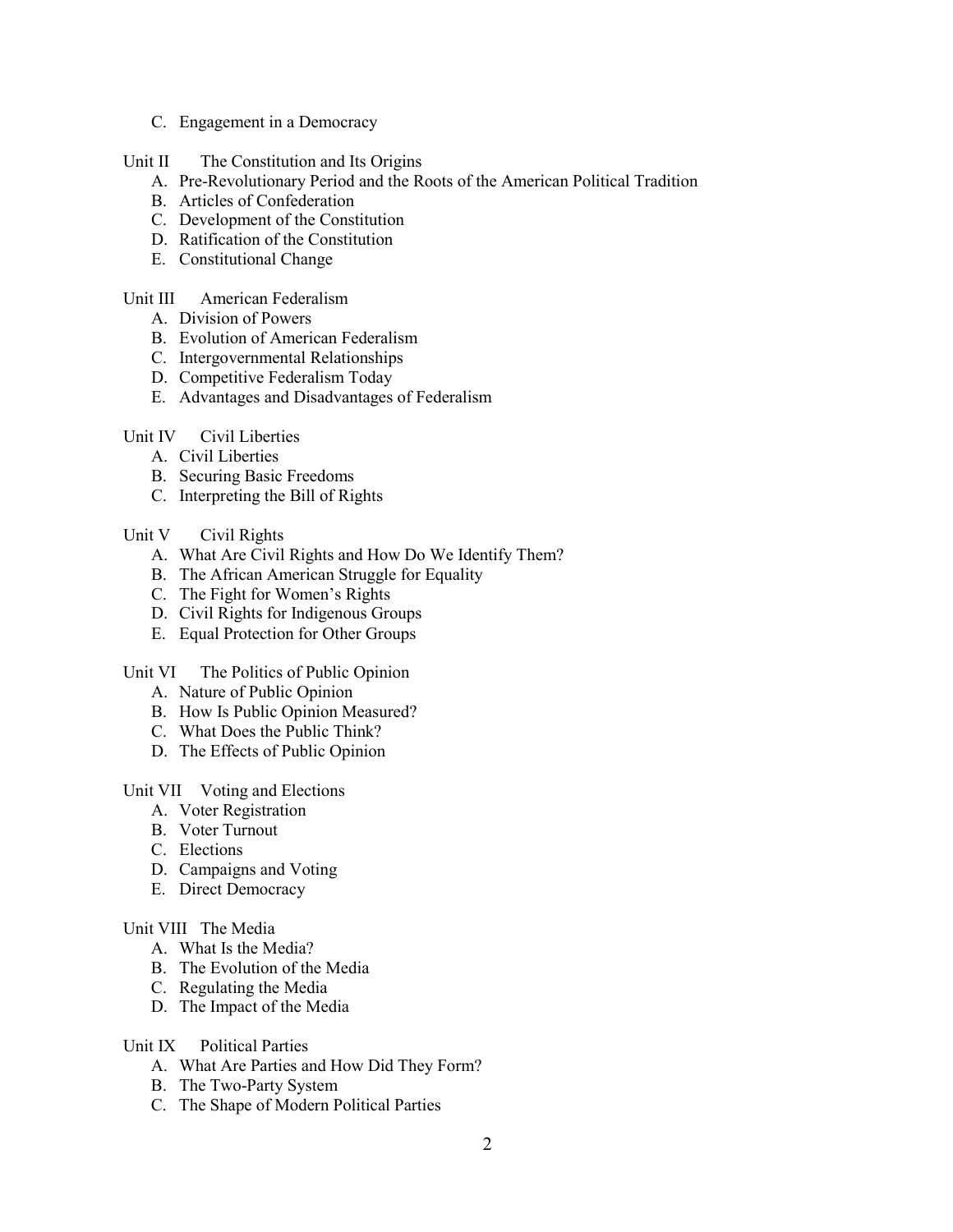- D. Divided Government and Partisan Polarization
- Unit  $X$  Interest Groups and Lobbying
	- A. Interest Groups
	- B. Collective Action and Interest Group Formation
	- C. Interest Groups as Political Participation
	- D. Pathways of Interest Group Influence
	- E. Free Speech and the Regulation of Interest Groups

### Unit XI Congress

- A. The Institutional Design of Congress
- B. Congressional Elections
- C. Congressional Representation
- D. House and Senate Organizations
- E. The Legislative Process

# Unit XII The Presidency

- A. The Design and Evolution of the Presidency
- B. The Presidential Election Process
- C. Organizing to Govern
- D. The Public Presidency
- E. Presidential Governance: Direct Presidential Action

### Unit XIII The Courts

- A. Guardians of the Constitution and Individual Rights
- B. Dual Court System
- C. Federal Court System
- D. Supreme Court
- E. Judicial Decision-Making and Implementation by the Supreme Court

#### Unit XIV State and Local Government

- A. State Power and Delegation
- B. State Political Culture
- C. Governors and State Legislatures
- D. State Legislative Term Limits
- E. County and City Government

#### Unit XV The Bureaucracy

- A. Bureaucracy and the Evolution of Public Administration
- B. Toward a Merit-Based Civil Service
- C. Understanding Bureaucracies and their Types
- D. Controlling the Bureaucracy

#### Unit XVI Domestic Policy

- A. What Is Public Policy?
- B. Categorizing Public Policy
- C. Policy Arenas
- D. Policymakers
- E. Budgeting and Tax Policy

#### Unit XVII Foreign Policy

A. Defining Foreign Policy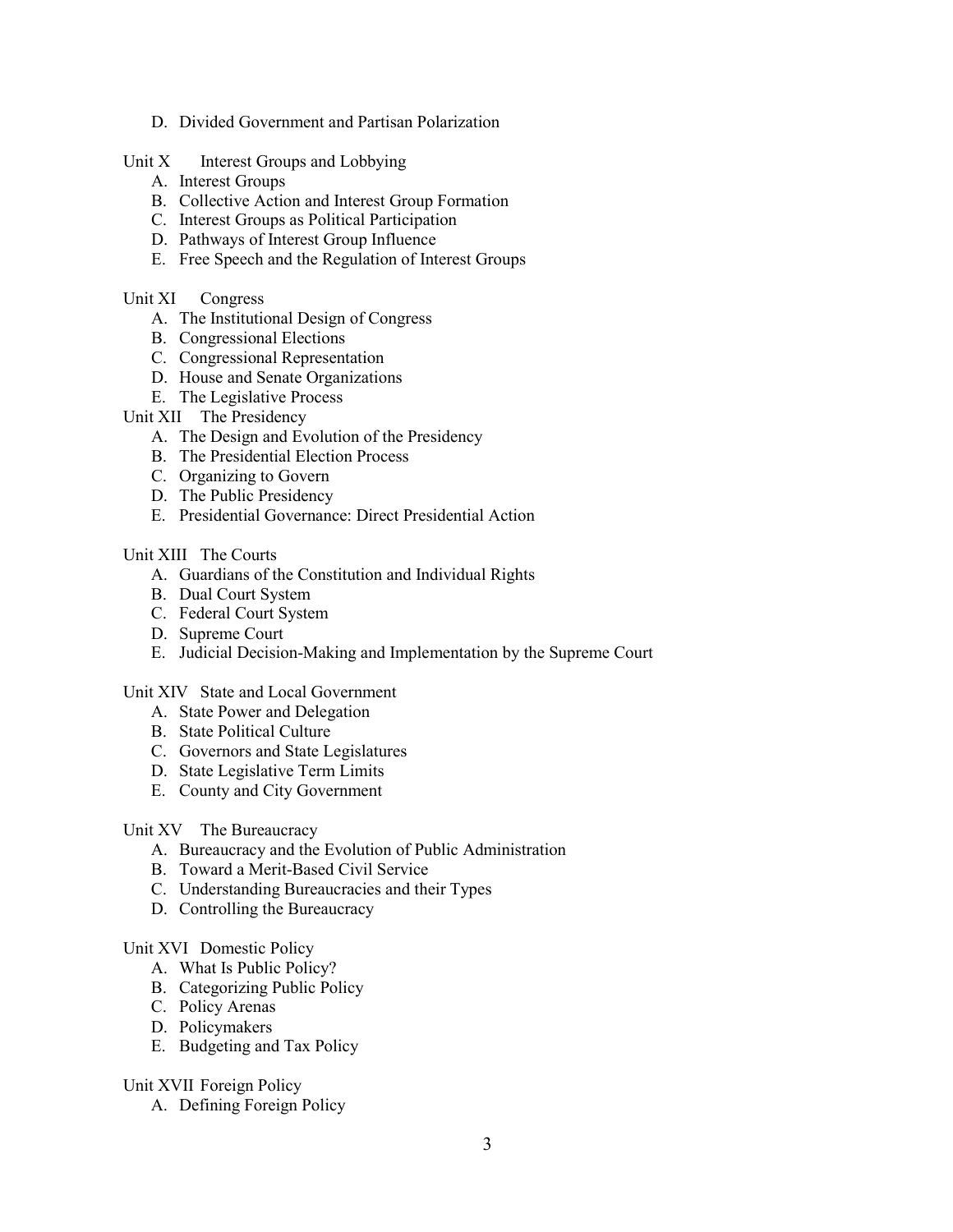- B. Foreign Policy Instruments
- C. Institutional Relations in Foreign Policy
- D. Approaches to Foreign Policy

Learning Activities Required Outside of Class:

The students in this class will spend a minimum of 6 hours per week outside of the regular class time doing the following:

- 1. Studying<br>2. Completii
- 2. Completing required reading
- 3. Written work

Methods of Instruction:

- 1. Class discussion of current problems
- 2. Lectures by the instructor
- 3. Audio-visual presentations

Methods of Evaluation:

- 1. In-class or take-home examinations
- 2. Research papers or projects<br>3. Written assignments includi
- 3. Written assignments including substantial research paper
- 4. Analytical papers
- 5. Simulations
- 6. Oral presentations
- 7. Participation in class discussions and debates

Supplemental Data:

| TOP Code:                    | 220700: Political Science         |
|------------------------------|-----------------------------------|
| <b>SAM Priority Code:</b>    | E: Non-Occupational               |
| <b>Distance Education:</b>   | Online; Offline                   |
| Funding Agency:              | Y: Not Applicable(funds not used) |
| Program Status:              | 1: Program Applicable             |
| Noncredit Category:          | Y: Not Applicable, Credit Course  |
| <b>Special Class Status:</b> | N: Course is not a special class  |